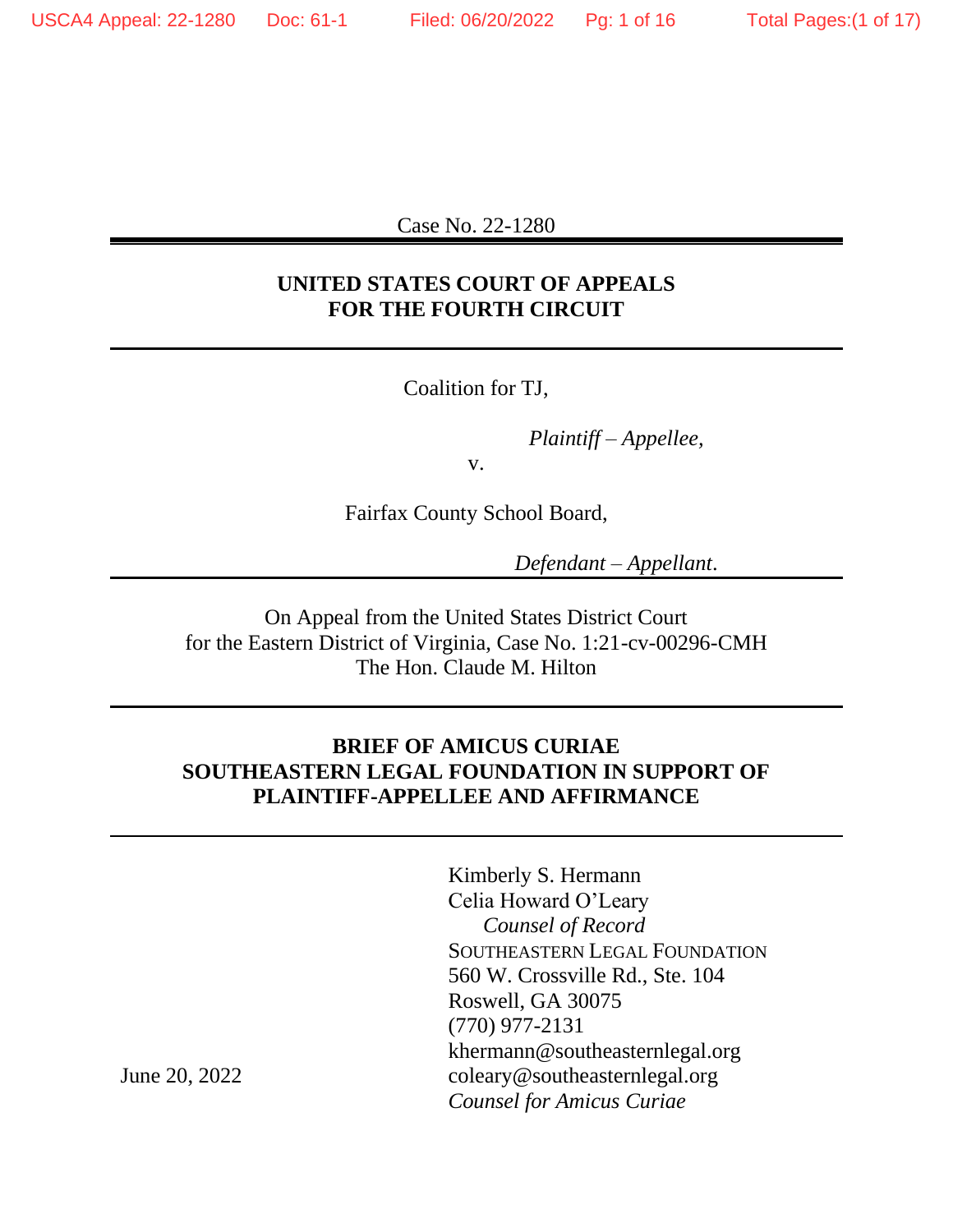## **CORPORATE DISCLOSURE STATEMENT**

<span id="page-1-0"></span>Pursuant to Federal Rule of Appellate Procedure 26.1 and Local Rule 26.1, Amicus Southeastern Legal Foundation (SLF) is a Georgia nonprofit corporation. Amicus SLF does not have any parent companies, subsidiaries, or affiliates. Amicus SLF does not issue shares to the public; no publicly traded corporation owns 10% or more of its stock.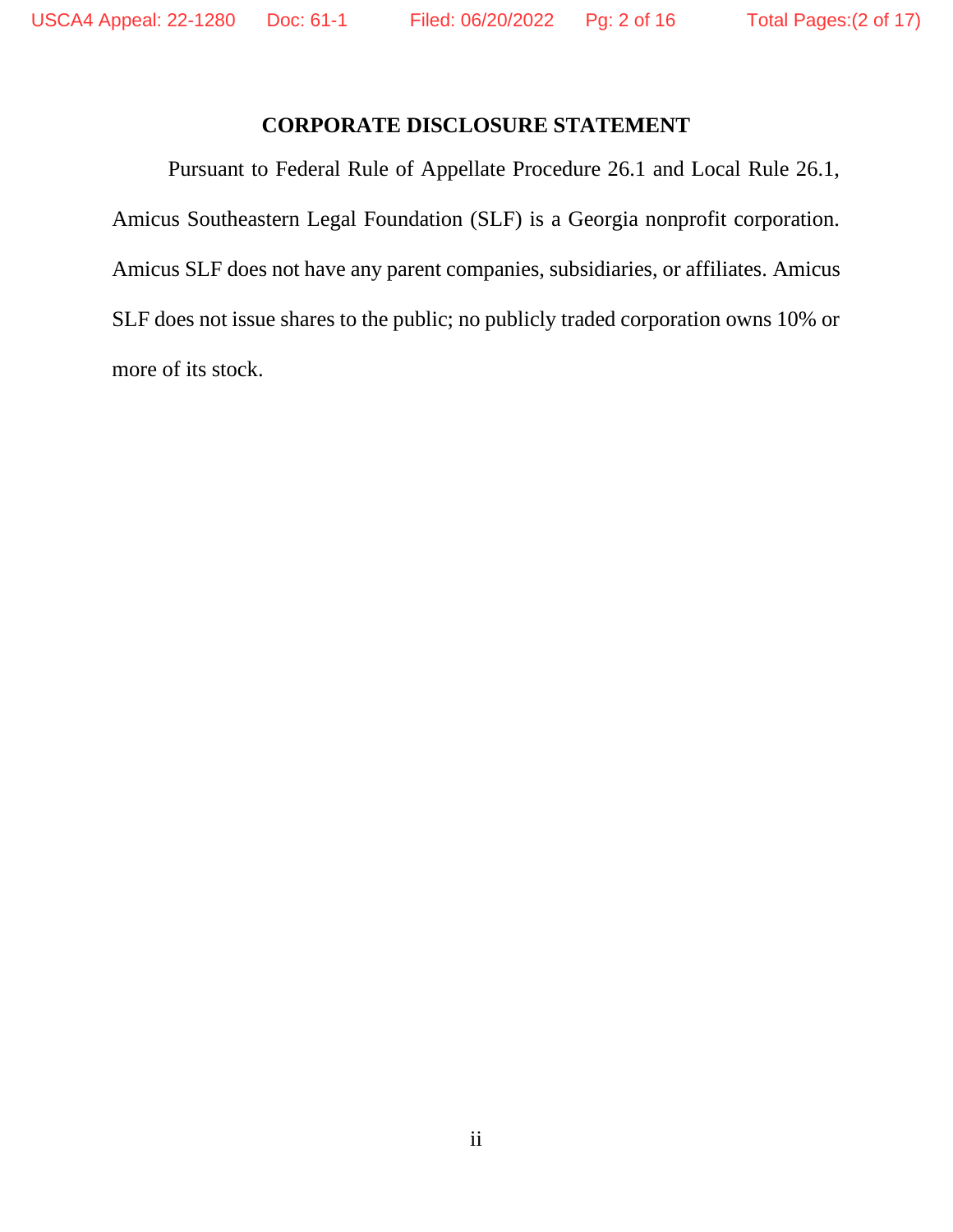# **TABLE OF CONTENTS**

| It is well settled that racial balancing is patently unconstitutional3<br>$\mathbf{I}$ .                                                            |
|-----------------------------------------------------------------------------------------------------------------------------------------------------|
| The district court correctly found that through TJ's admissions policy,<br>II.<br>Fairfax County is engaged in unconstitutional racial balancing. 5 |
|                                                                                                                                                     |
|                                                                                                                                                     |
|                                                                                                                                                     |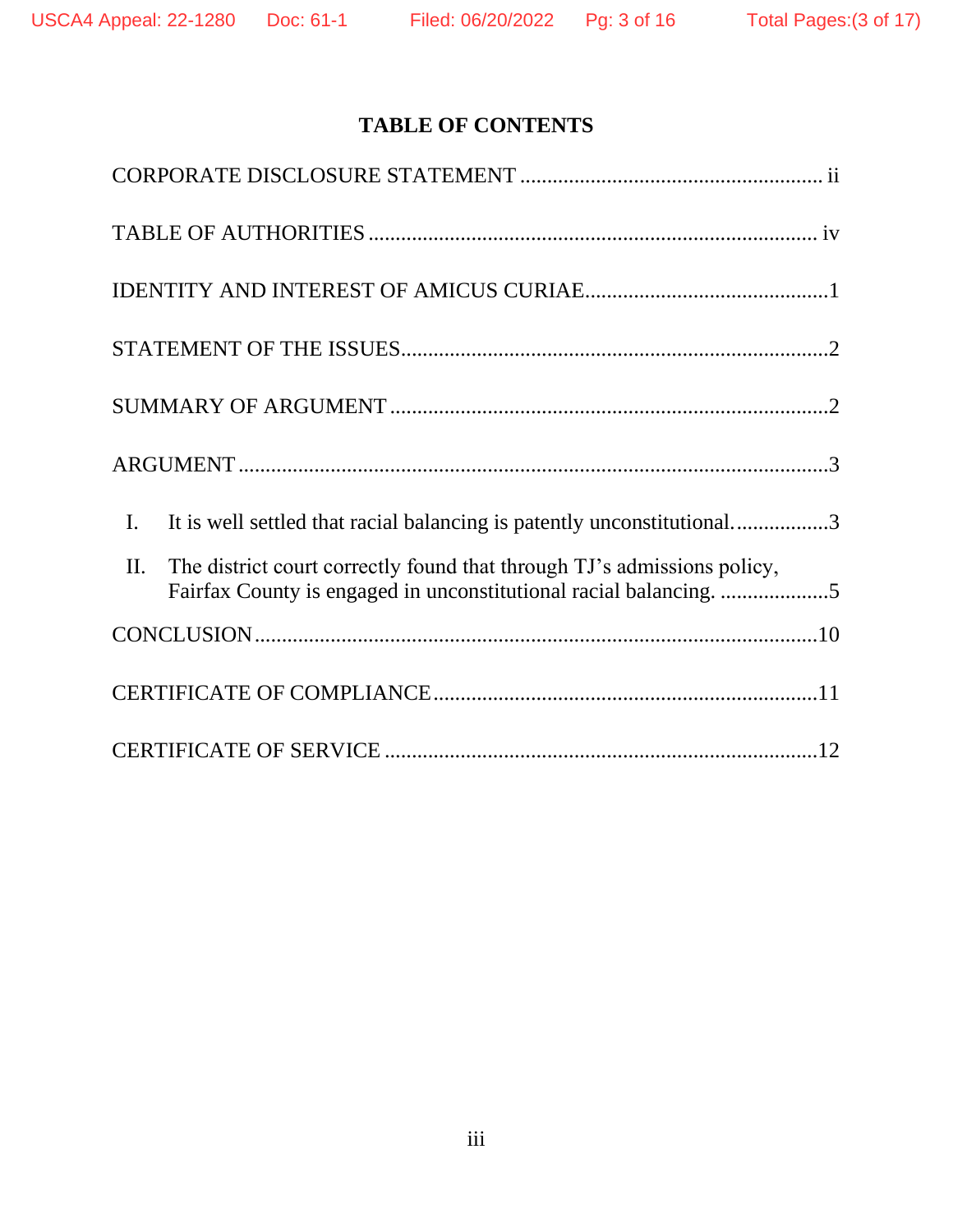## <span id="page-3-0"></span>**TABLE OF AUTHORITIES**

# **Cases**

| Ne. Fla. Chapter of Associated Gen. Contractors of Am. v. City of |
|-------------------------------------------------------------------|
| Parents Involved in Cmty. Sch. v. Seattle Sch. Dist. No. 1,       |
| Swann v. Charlotte-Mecklenburg Bd. of Educ., 402 U.S. 1 (1971) 4  |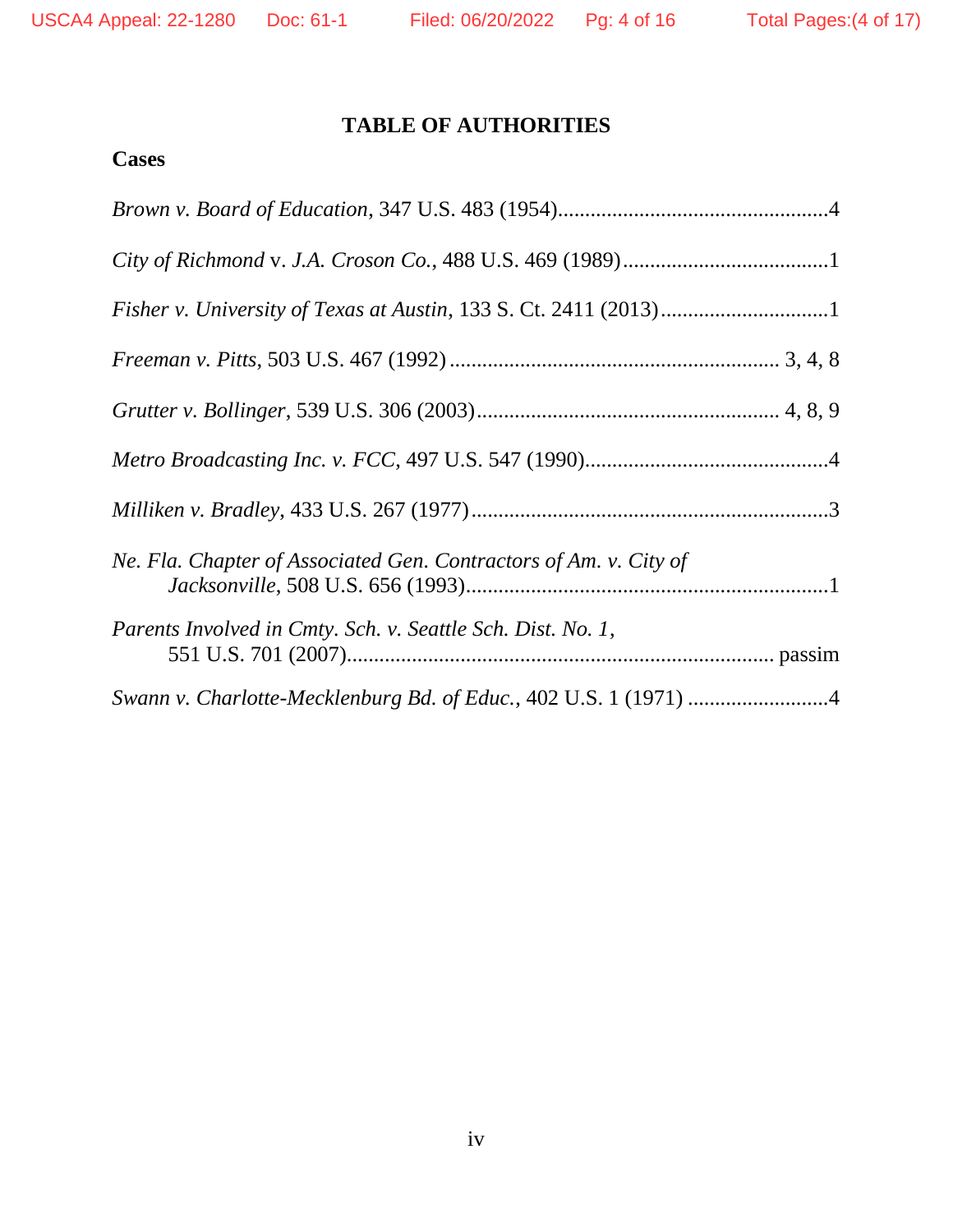### **IDENTITY AND INTEREST OF AMICUS CURIAE<sup>1</sup>**

<span id="page-4-0"></span>Southeastern Legal Foundation (SLF), founded in 1976, is a national nonprofit, public interest law firm and policy center that advocates for reclaiming civil liberties, protecting free speech, combatting government overreach, and securing private property rights in the courts of law and public opinion. SLF drafts legislative models, educates the public on key policy issues, and litigates regularly before the Supreme Court, including such cases as *Fisher v. University of Texas at Austin*, 133 S. Ct. 2411 (2013); *Northeast Florida Chapter of Associated General Contractors of America v. City of Jacksonville*, 508 U.S. 656 (1993); and *City of Richmond* v. *J.A. Croson Co.*, 488 U.S. 469 (1989). This case concerns SLF because SLF advocates for a color-blind interpretation of the Constitution and preservation of the rights granted all citizens in the Equal Protection Clause, and it defends the rights to educational opportunities regardless of race. This case is important to SLF because Fairfax County threatens to erode the achievements our nation has made regarding race in school admissions.

<sup>1</sup> Pursuant to Federal Rule of Appellate Procedure 29, all parties consented to the filing of this brief and no one other than Amicus and their counsel wrote any part of this brief or paid for its preparation or submission.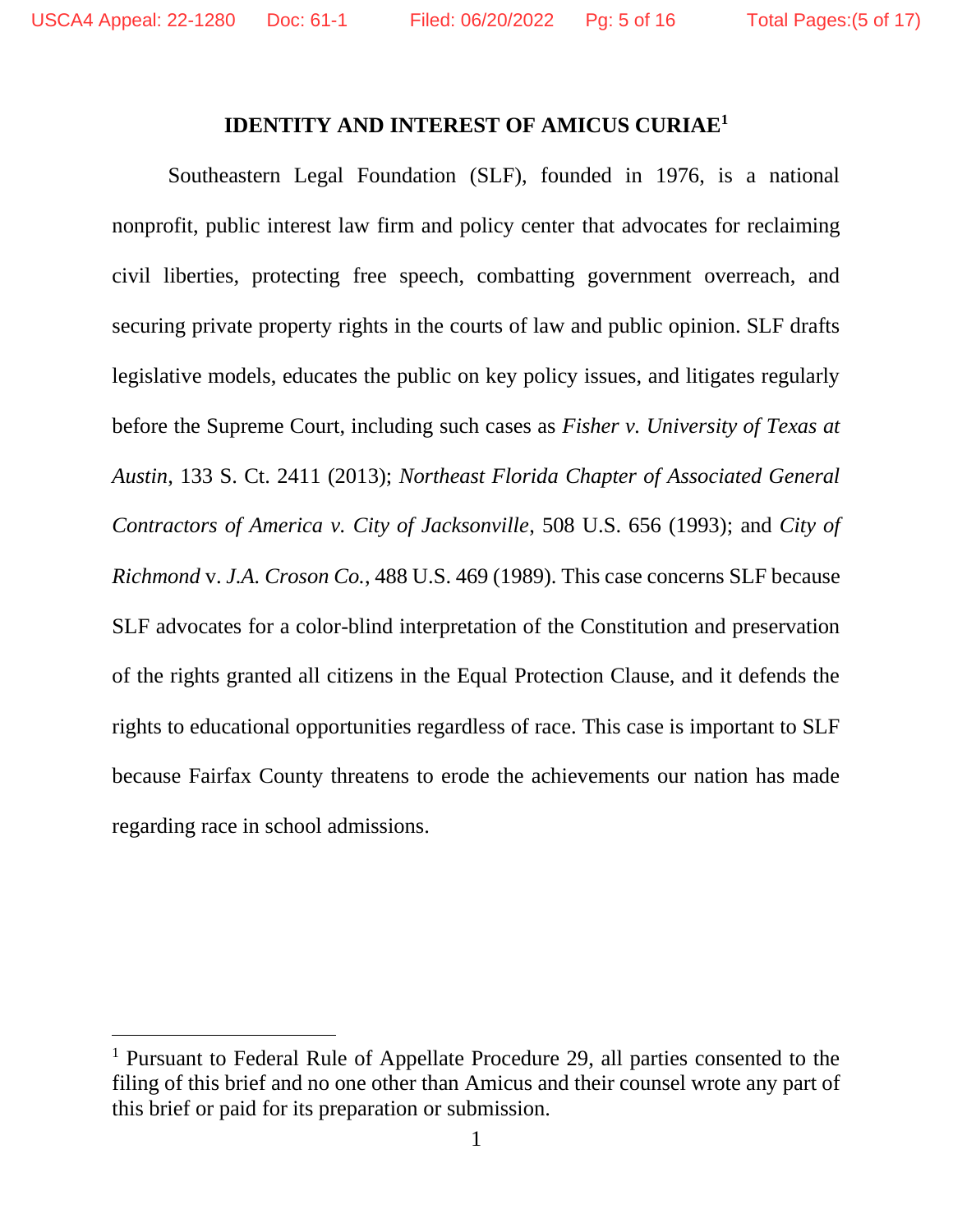#### **STATEMENT OF THE ISSUES**

<span id="page-5-0"></span>Whether the district court correctly held that the Fairfax County School Board discriminated against Asian-American applicants in violation of the Equal Protection Clause of the Fourteenth Amendment when it changed TJ's admissions policy in a manner that was facially race neutral but was undertaken for an impermissible racial purpose and had a disparate impact on Asian-American applicants.

#### **SUMMARY OF ARGUMENT**

<span id="page-5-1"></span>Racial classifications of any nature are inherently unconstitutional. Yet to this day, school districts like Fairfax County take it upon themselves to manipulate policies and practices to achieve a certain racial makeup among their students, often in the name of so-called diversity. Following racial justice protests in 2020 and both nationwide and statewide calls for more "diversity," Fairfax County changed the admissions policy at Thomas Jefferson High School ("TJ"). Although TJ's new policy appears race-neutral at first glance, it is now clear that it was adopted to increase black and Hispanic enrollment and to cut Asian-American enrollment. Such racial balancing does not and cannot have a place in our nation's public schools. Not only does racial balancing give the government carte blanche to engage in social experiments, but it also "would support indefinite use of racial classifications."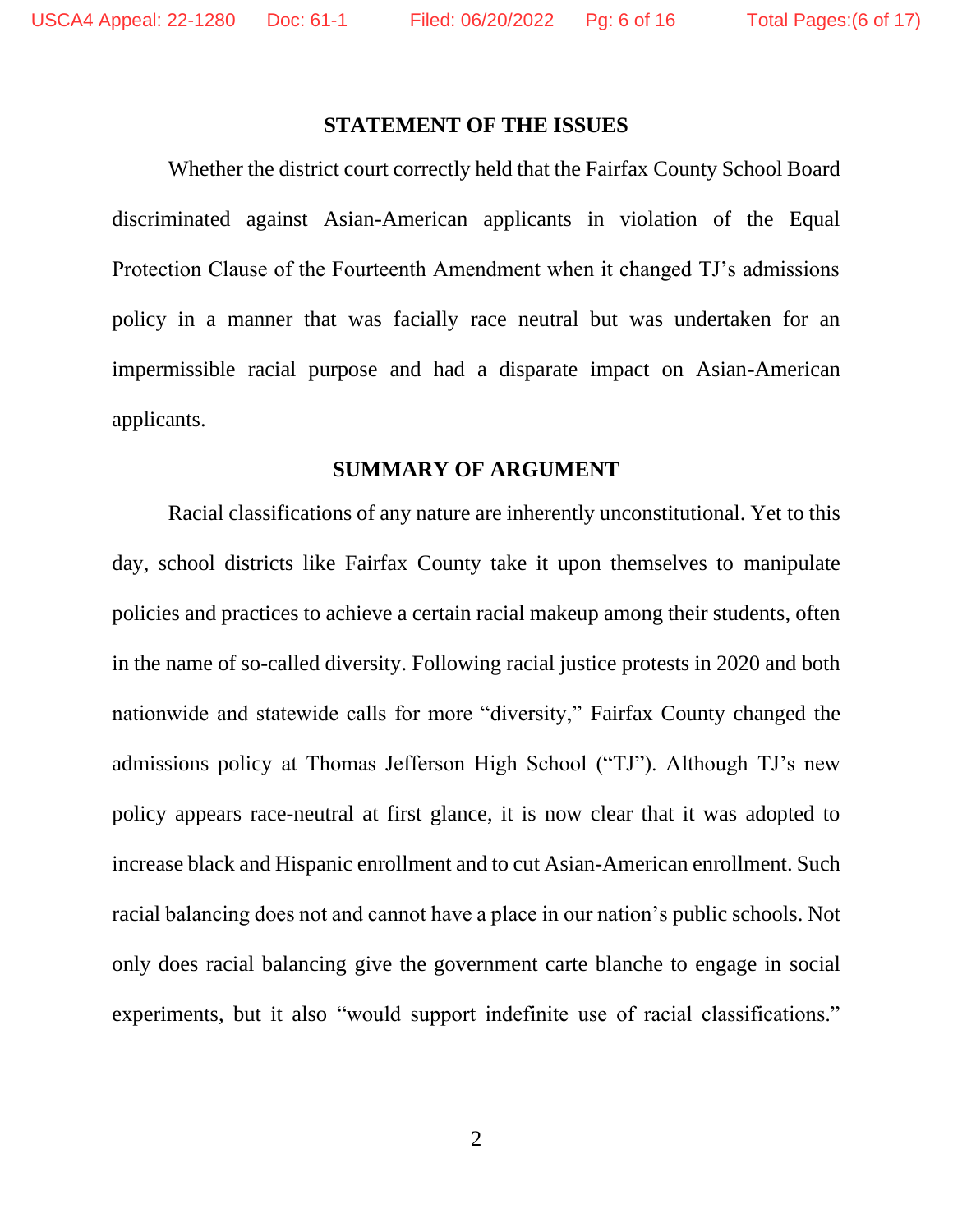*Parents Involved in Cmty. Sch. v. Seattle Sch. Dist. No. 1*, 551 U.S. 701, 731 (2007) (plurality op.).

#### **ARGUMENT**

#### <span id="page-6-1"></span><span id="page-6-0"></span>**I. It is well settled that racial balancing is patently unconstitutional.**

The Supreme Court "has repeatedly condemned as illegitimate" the practice of racial balancing, especially in schools. *Id*. at 726. Racial balancing occurs when the government reconfigures its policies to increase or decrease representation of certain races, thereby grouping students according to their race. *See id*. at 733. Because "state entities may not experiment with race-based means to achieve ends they deem socially desirable," *id*. at 748 (Thomas, J., concurring), a perceived imbalance in the racial makeup of schools does not give school districts free rein to tinker with enrollment until numbers are just right. *Id*. at 736 (plurality op.); *Milliken v. Bradley*, 433 U.S. 267, 280-81, n.14 (1977) ("[T]he Constitution is not violated by racial imbalance in the schools, without more."); *Freeman v. Pitts*, 503 U.S. 467, 495 (1992) ("Where resegregation is a product not of state action but of private choices, it does not have constitutional implications. It is beyond the authority and beyond the practical ability of the federal courts to try to counteract these kinds of continuous and massive demographic shifts.").

If racial balancing were constitutional, it would never end. Constantly maintaining a "proportional representation of various races . . . would support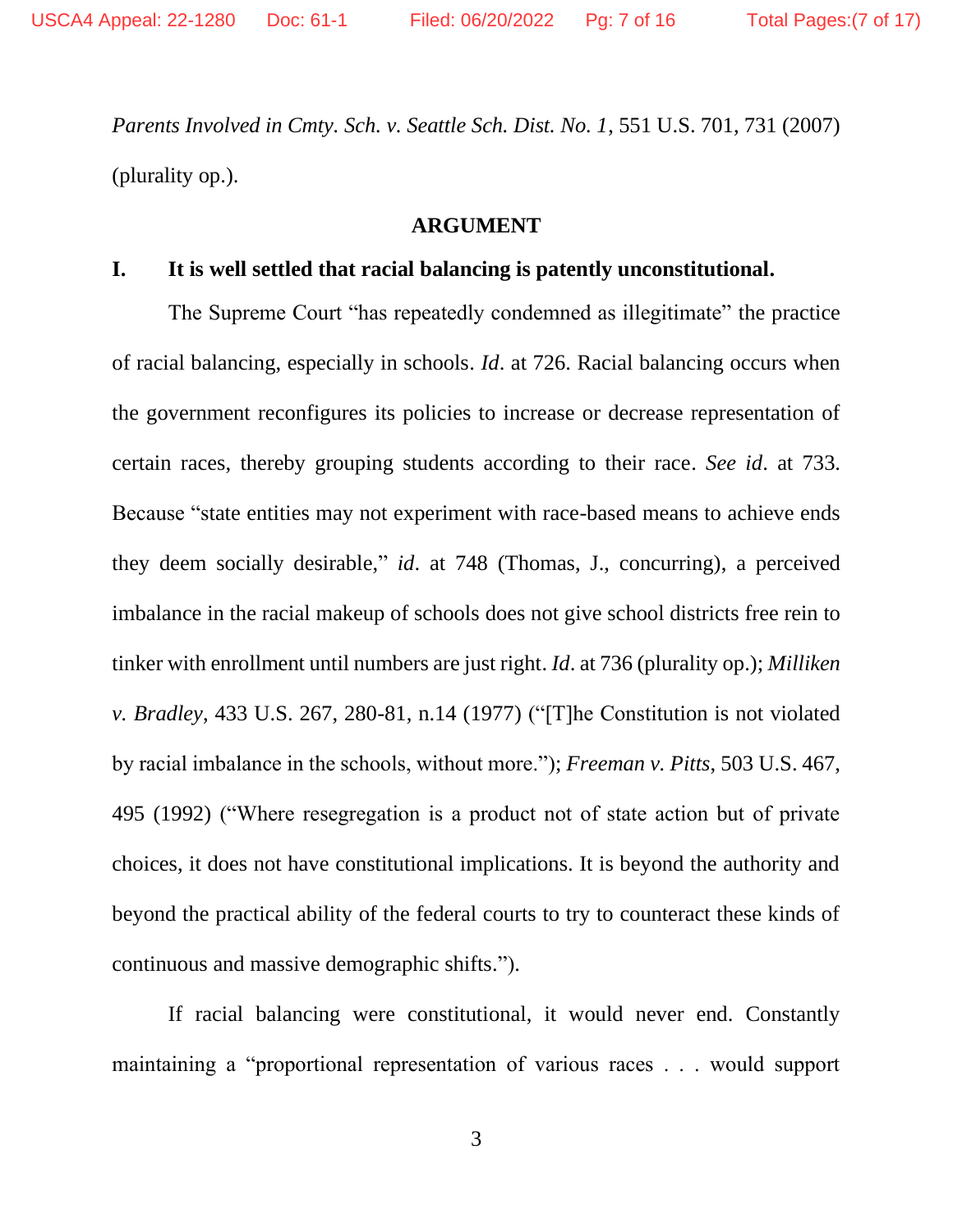indefinite use of racial classifications" in violation of the Equal Protection Clause. *Parents Involved*, 551 U.S. at 731 (plurality op.) (quoting *Metro Broadcasting Inc. v. FCC*, 497 U.S. 547, 614 (1990) (O'Connor, J., dissenting)). "[T]here is no ultimate remedy for racial imbalance. Individual schools will fall in and out of balance in the natural course, and the appropriate balance itself will shift with a school district's changing demographics." *Id*. at 756-57 (Thomas, J., concurring); *Freeman*, 503 U.S. at 495 ("In such a society it is inevitable that the demographic makeup of school districts, based as they are on political subdivisions such as counties and municipalities, may undergo rapid change."). For this reason, the Supreme Court has long held racial balancing as "patently unconstitutional," *Grutter v. Bollinger*, 539 U.S. 306, 330 (2003), and "not to be achieved for its own sake," *Freeman*, 503 U.S. at 494.

Although *Brown v. Board of Education* established that school districts must eliminate the vestiges of *de jure* segregation, 347 U.S. 483 (1954), such remediation "is a one-time process involving the redress of a discrete legal injury inflicted by an identified entity. At some point, the discrete injury will be remedied, and the school district will be declared unitary." *Parents Involved*, 551 U.S. at 748 (Thomas, J., concurring); *see also Swann v. Charlotte-Mecklenburg Bd. of Educ.*, 402 U.S. 1, 31 (1971). Nearly seventy years have passed since that landmark decision. School districts can no longer sort students by race under *any* circumstances. They also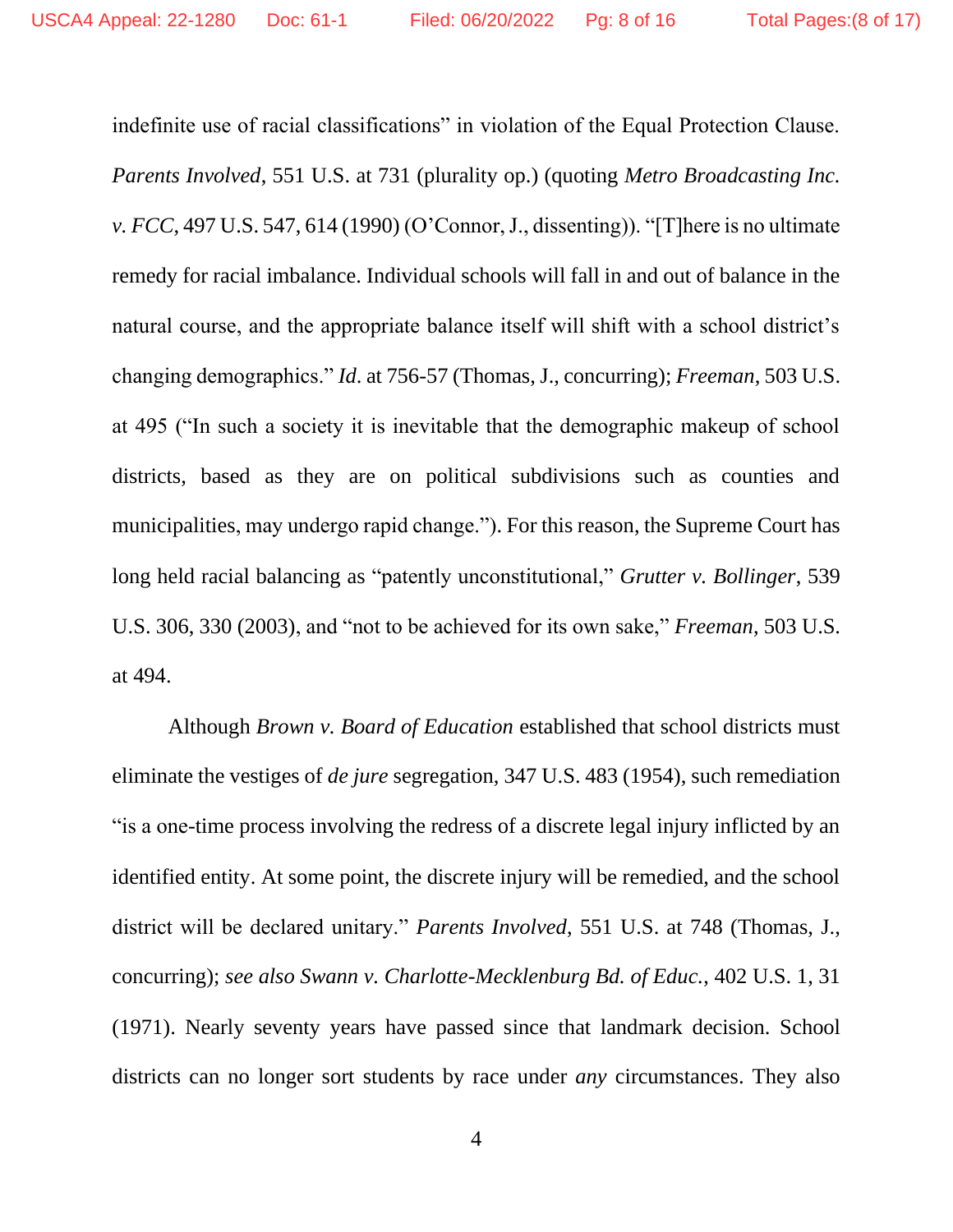cannot hide behind seemingly race-neutral policies to manipulate the racial makeup of their student bodies, particularly in the name of so-called "diversity." *Parents Involved*, 551 U.S. at 732 (plurality op.) ("Racial balancing is not transformed from 'patently unconstitutional' to a compelling state interest simply by relabeling it 'racial diversity.'"). But as explained more fully below, Fairfax County is doing exactly that.

When admissions policies are tied to the racial demographics of a surrounding region, there is a heavy presumption that a school district is engaged in racial balancing. *Id*. at 726. Manipulating admissions policies to reduce representation of one racial group and to increase representation of another racial group is a quintessential example of racial balancing to achieve a socially desirable outcome. *Id.* at 726-27. The act of racial balancing does not need to be achieved through quotas and set asides. The mere act of adjusting policies and procedures to alter a school's demographics—just as Fairfax County did—is enough to find unconstitutional racial balancing.

## <span id="page-8-0"></span>**II. The district court correctly found that through TJ's admissions policy, Fairfax County is engaged in unconstitutional racial balancing.**

Although TJ's admissions policy may appear race-neutral at first glance, the evidence undeniably shows that in changing the policy, Fairfax County aimed at altering the racial makeup of TJ's student body. Put simply, Fairfax County is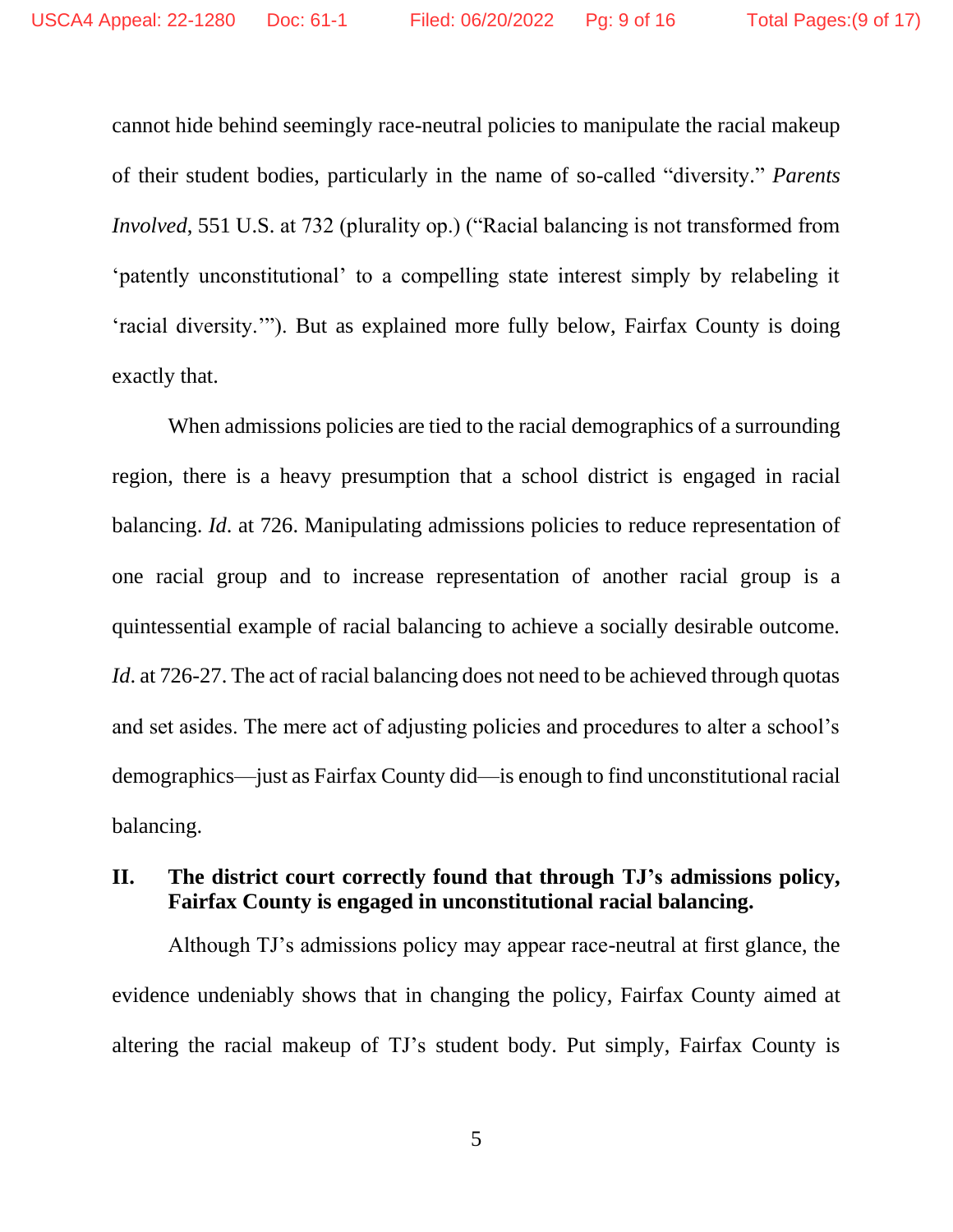"experiment[ing] with race-based means to achieve ends [it] deem[s] socially desirable." *Id*. at 748 (Thomas, J., concurring).

"The discussion of TJ admissions changes was infected with talk of racial balancing from its inception." JA2977. First, the Virginia General Assembly passed a budget bill requiring Governor's Schools, like TJ, to release reports on their diversity goals—including information about how the schools were targeting "historically underserved" students. Br. of Pl.-Appellee at 47. Second, the summer of 2020 witnessed the death of George Floyd and ushered in racial justice protests across the country. *Id*. at 40.

In the wake of those events, the TJ principal "lamented that TJ 'does not reflect the racial composition in FCPS'" because its student body was predominately Asian-American. *Id*. She added that if TJ did reflect the racial composition of FCPS, it would enroll a specific number of students: 180 black students and 460 Hispanic students. JA0060. By setting a target number of students to enroll by race, this statement alone reflected an intent to racially balance the TJ student body.

But that was not all. Following the principal's remarks, the Fairfax County School Board ("Board") held frequent meetings and conversations regarding the racial composition of its schools. One Board member wrote in an email that "the Board and FCPS needed to be explicit in how we are going to address the underrepresentation of Black and Hispanic students." Br. of Pl.-Appellee at 41. Another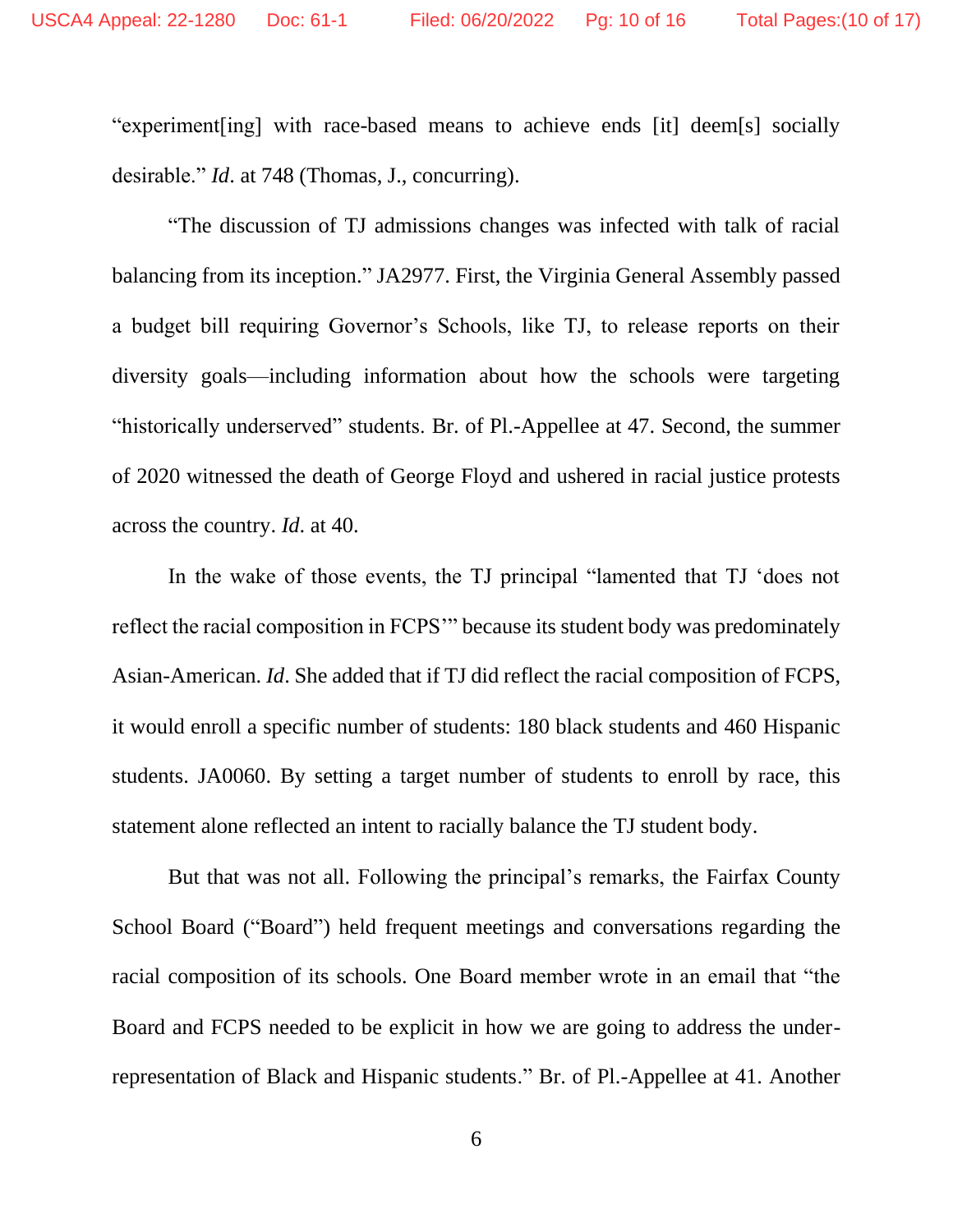wrote that George Floyd's death required the Board to re-examine "unacceptable" practices, including the "unacceptable numbers of African-Americans that have been accepted to T.J." *Id*. at 41. Again, these comments strongly suggest a desire to use the full force of government authority to balance out the racial composition of the TJ student body.

Also in the summer of 2020, the Fairfax County superintendent, the TJ admissions director, and a Board member attended state task force meetings on diversity. JA2958. The takeaway from those meetings was that each public school in Fairfax County needed to reflect the "diversity" of their surroundings within a certain percentage range. JA2970. This was evident in a slideshow presentation to the Fairfax County Board that fall, which "declared that TJ should reflect the diversity of FCPS, the community and Northern Virginia [NOVA]." JA2977. It was solidified a few weeks later, when the Board unanimously passed a resolution stating that its "goal is to have TJ's demographics represent the NOVA region." JA2978. But as the Supreme Court found in *Parents Involved*, intentionally manipulating admissions practices so that a student body reflects the demographics of the local area is evidence of unconstitutional racial balancing. *Parents Involved*, 551 U.S. at 726 (plurality op.).

Fairfax County did not stop there. To achieve its goal of reflecting the diversity of the region, the district first considered establishing a lottery system. It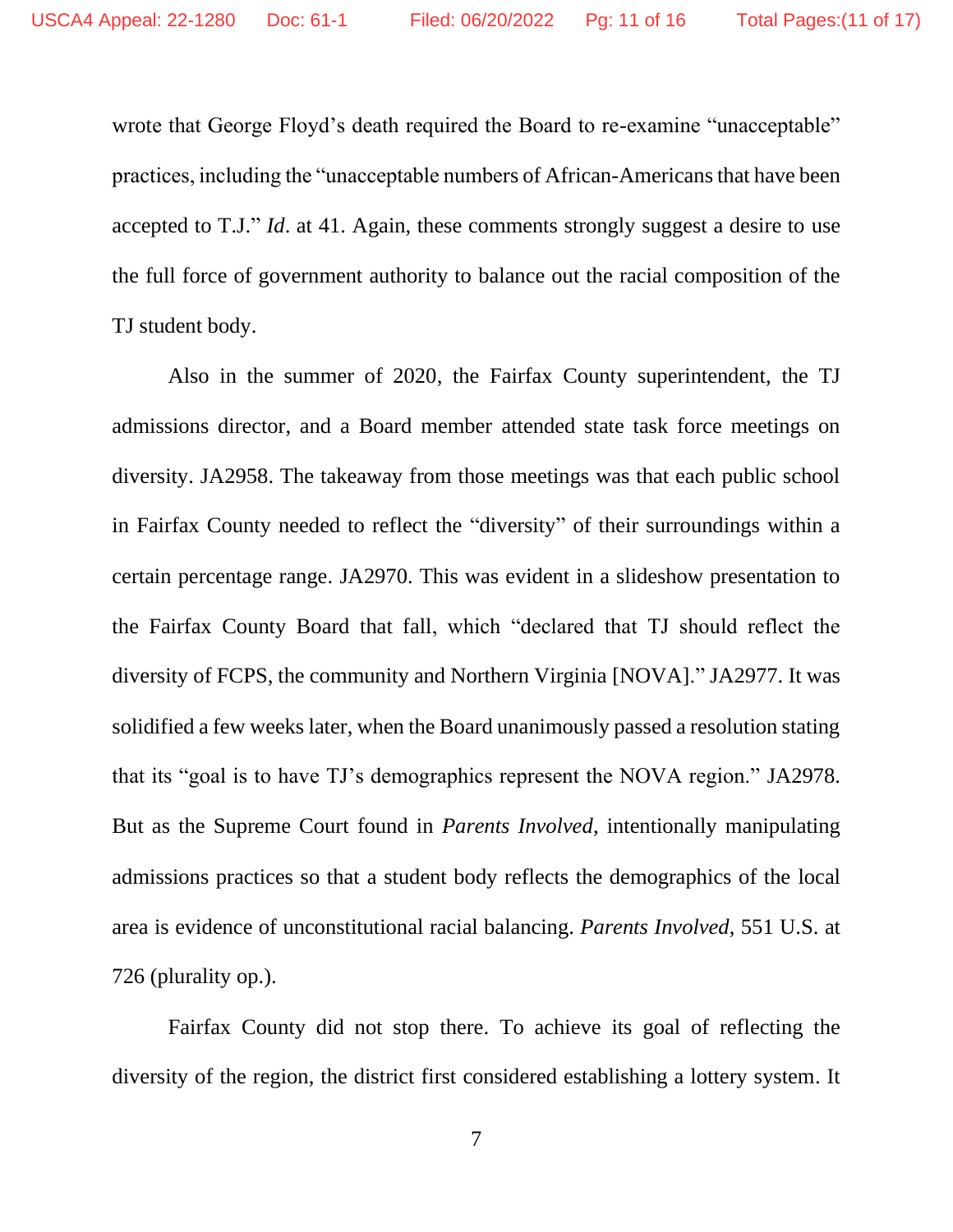relied on modeling that projected how future classes would shape up by race because of the lottery. Br. of Pl.-Appellee at 47-48. The model indicated that Asian-American enrollment would decrease, paving the way for more proportional representation of each racial group. *Id*. Of course, taking such action to make representation more proportional among the student body is "patently unconstitutional," as the Supreme Court has long held. *Grutter*, 539 U.S. at 330; *accord Freeman*, 503 U.S. at 494.

Despite the modeling, one Board member expressed concern that the proposed lottery did not go far enough to manipulate TJ's demographics. She argued it would "leave too much to chance" and may not "give us the diversity we are after[.]" Br. of Pl.-Appellee at 48. And the district court found that "[s]ome Board members['] opposition to the lottery was at least in part due to a fear that a lottery might not go far enough to achieve racial balancing." JA2978. As a result, the Board settled on the set aside program that is now before this Court.

Through that program, TJ guarantees admission to the top 1.5% of each graduating middle school class in Fairfax County. The remaining unallocated seats are awarded to students based on a holistic review, which includes examining whether a student comes from an "underrepresented" middle school. Br. of Pl.- Appellee at 31-32. In turn, the district defines "underrepresented" to mean students who are not of white or Asian descent. *See id*. at 50. But as the Supreme Court reasoned in *Parents Involved*, "[t]he principle that racial balancing is not permitted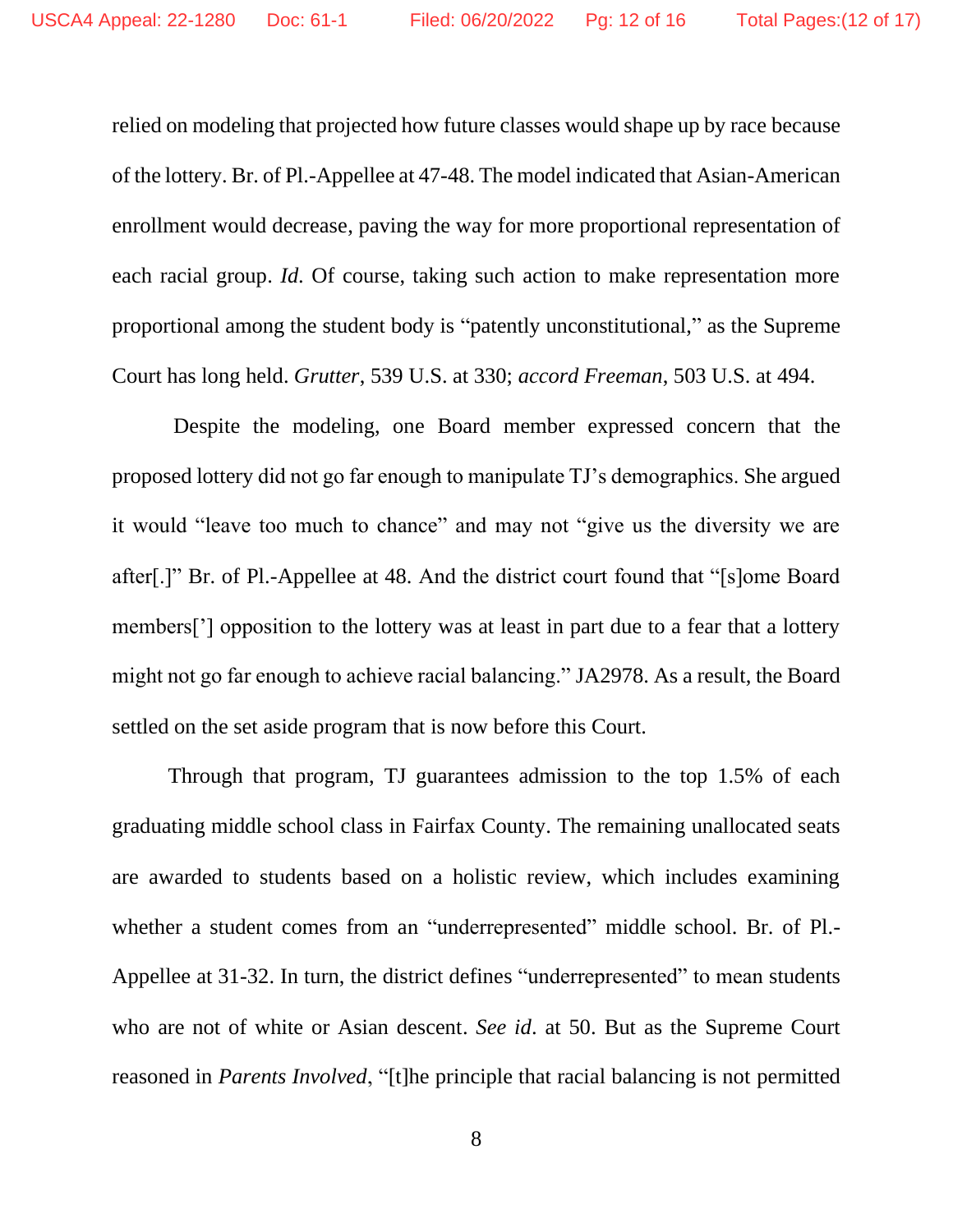is one of substance, not semantics. Racial balancing is not transformed from 'patently unconstitutional' to a compelling state interest simply by relabeling it 'racial diversity.'" 551 U.S. at 732 (plurality op.). Likewise, Fairfax County cannot simply use buzz words like "underrepresentation" to mask racial balancing.

Because the lottery did not go far enough to achieve its goals, the Board approved the 1.5% set aside program to achieve an even more racially balanced student body. As a result of the new policy, Asian-American students received "56 fewer offers than they had under the previous policy, even though FCPS extended 64 more total offers." Br. of Pl.-Appellee at 18-19. While Asian-American enrollment "plummeted from 73% to 54%," the enrollment of white, black, and Hispanic students increased across the board. *Id*. at 19.

The Board's statements, actions, and policy changes indicate overt racial balancing. The catalyst for these changes began in 2020 under the guise of "diversity." But Board members' and administrators' statements made clear that when Fairfax County sought to increase "diversity" and give more opportunities to "underrepresented" students, it really meant increasing the number of black and Hispanic enrollment at TJ. In turn, that meant decreasing the number of Asian-American students enrolled at the school.<sup>2</sup> The Board has made no secret that it

<sup>&</sup>lt;sup>2</sup> *Grutter* has already established that when a school attempts to increase admissions of one race, it naturally disfavors another race and is therefore unconstitutional. 539 U.S. at 316-17, 326-27.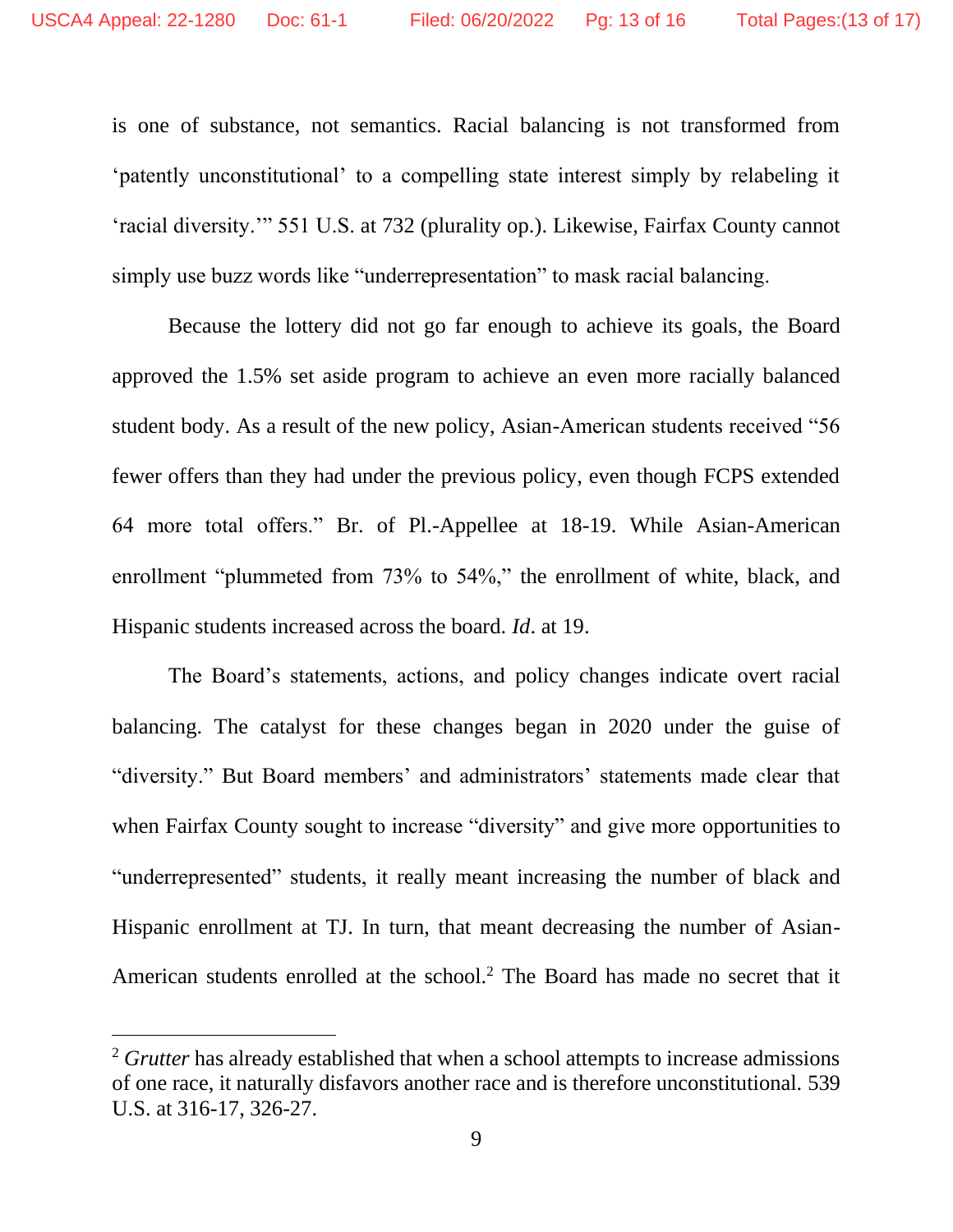wanted TJ to reflect the demographics of the region more closely. But it is well settled, and the district court correctly held, that this kind of racial balancing to achieve a socially desirable outcome is unconstitutional.

### **CONCLUSION**

<span id="page-13-0"></span>This Court should affirm the district court's grant of summary judgment.

Respectfully submitted,

/s/ Celia H. O'Leary

Kimberly S. Hermann Celia Howard O'Leary *Counsel of Record* SOUTHEASTERN LEGAL FOUNDATION 560 W. Crossville Rd., Ste. 104 Roswell, GA 30075 (770) 977-2131 khermann@southeasternlegal.org coleary@southeasternlegal.org *Counsel for Amicus Curiae*

June 20, 2022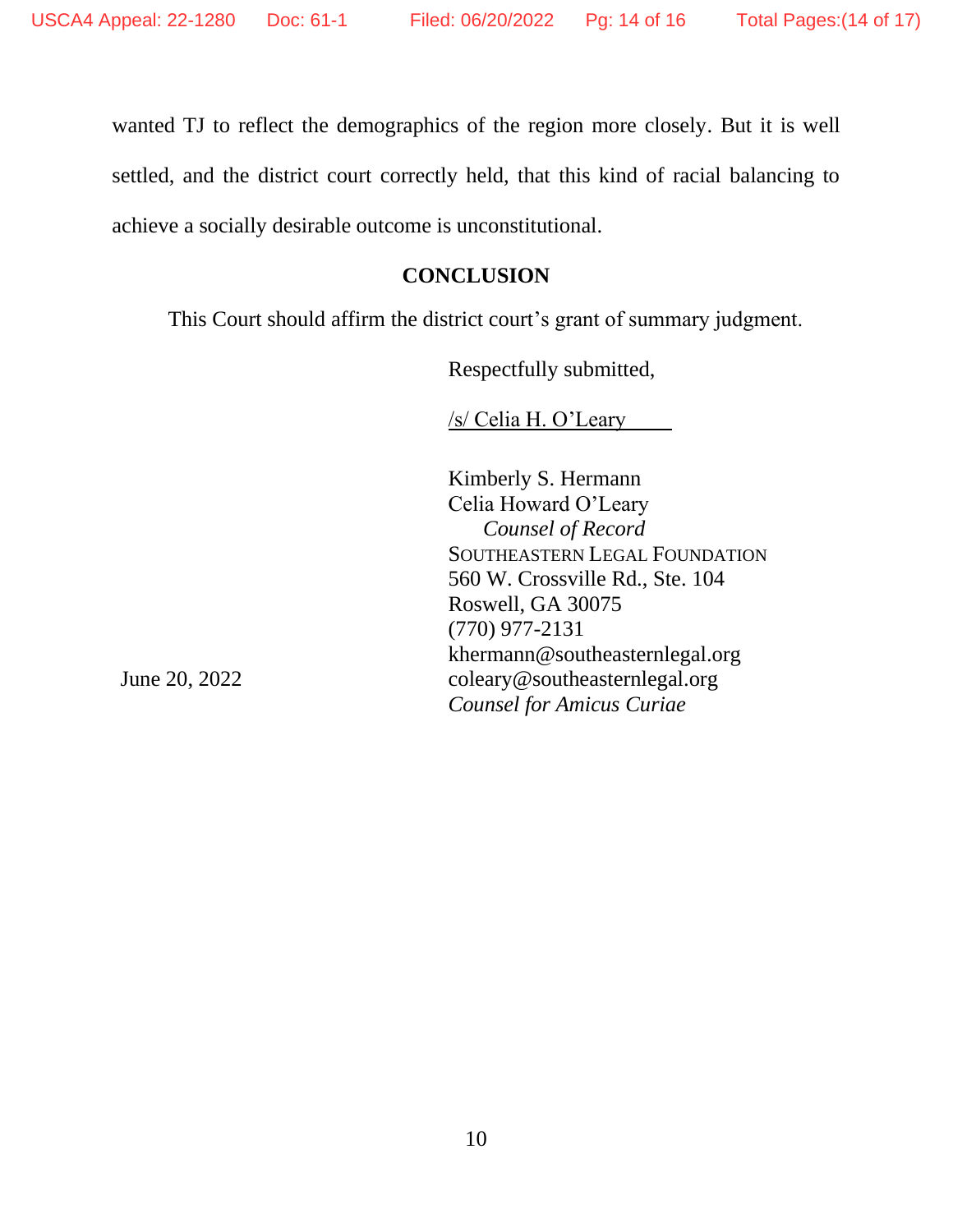## **CERTIFICATE OF COMPLIANCE**

<span id="page-14-0"></span>This brief complies with the type-volume limitation of Fed. R. App. P. 32(a)(7)(B) and Local Rule 32 because it contains 2125 words, excluding the parts of the brief exempted by Fed. R. App. P. 32(f).

This brief complies with the typeface requirements of Fed. R. App. P. 32(a)(5) and Local Rule 32(a)(5) and the type style requirements of Fed. R. App. P. 32(a)(6) and Local Rule 32(a)(6) because it was prepared using Word 2016 and uses a proportionally spaced typeface, Times New Roman, in 14-point font.

June 20, 2022. /s/ Celia H. O'Leary Celia Howard O'Leary